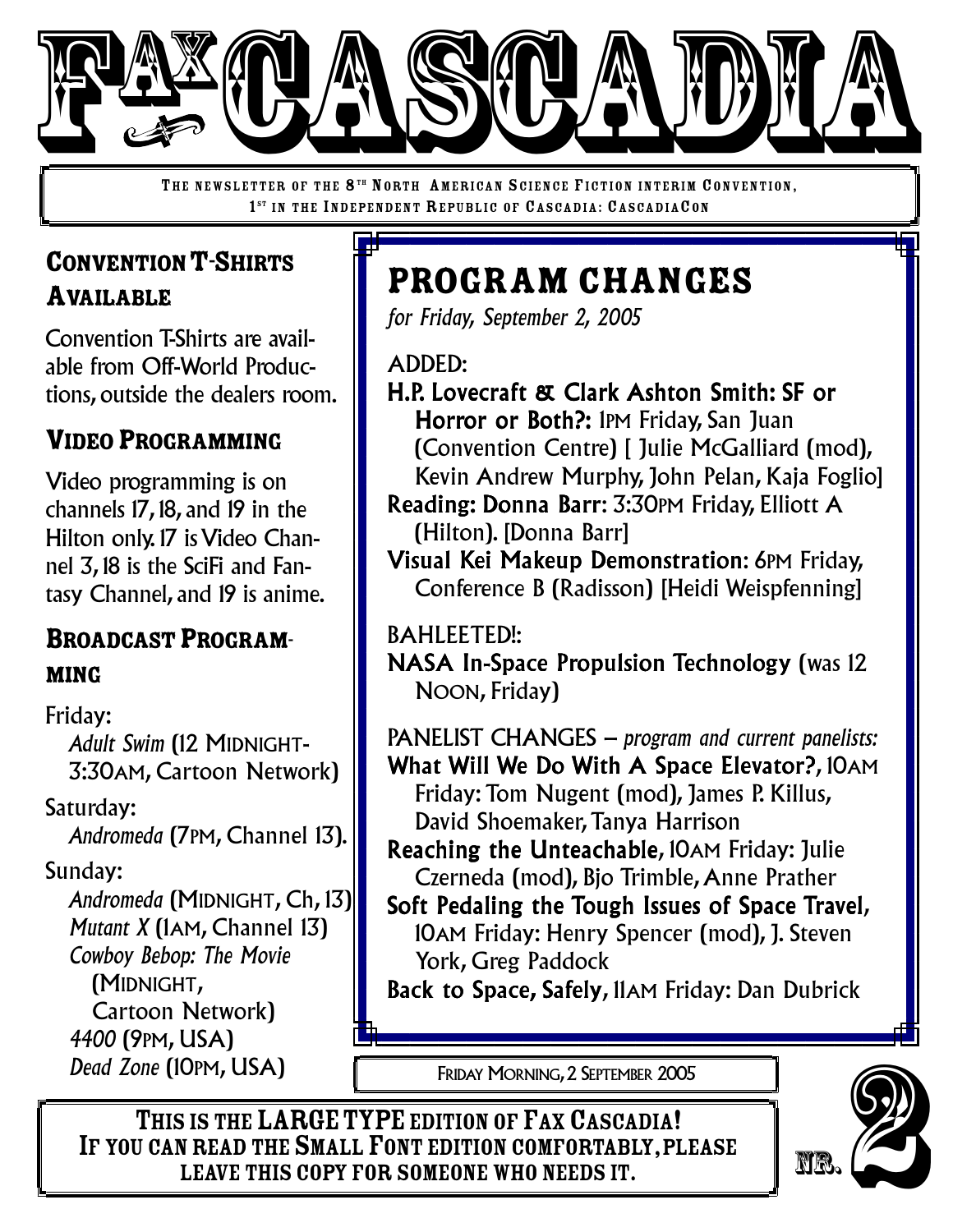Monday: *4400* (MIDNIGHT, USA)

#### PROTEIN FOR THE PROLES!

*For Great Justice!*

Happy Teriyaki – International Boulevard between the Radisson and Hilton hotels, in the lobby of the Jet Motel. (Reviewed by Stella and David Bloom.) A great value at \$5, the teriyaki chicken lunch special with stir-fried vegetables is very tasty. Hours: M-F 10:30AM-9PM, Saturday 11:30AM-9PM, closed Sunday.

Newport Bay – near Southcenter. (Reviewer's name not included with submission.) For any seafood lover, this is a winner. It's close, it's reasonable, and the staff was as good as the food, which was great. Dinner was perfectly grilled fresh halibut with tender braised potatoes and slightly crisp vegetable medley.The sourdough bread arrived at the table still warm from the oven. The damage? \$16.37, plus tip. For the "tightly budgeted," appetizers are \$2.49 in the lounge from 4-7PM

(mod), Sabrina Chase, Rick Weiss

- Remembering Andre Norton, 11AM Friday: Diana L. Paxson (mod), Sue Krinard, Jerry Pournelle Reading: Robin Bailey, 12 NOON Friday: Robin Bailey
- Alien Communication, 12 NOON Friday: Lawrence M. Schoen (mod), Dave Howell, Sabrina Chase
- Fight Right,You Scum!, 12 NOON Friday: William C. Dietz (mod), Michael F. Flynn, Mike Shepherd Moscoe, Stephen Harmon,Allyn Llyr
- Expired Skiffy: Does SF Have a "Read Before" Date?, 1 PM Friday: Edd Vick (mod), Stephen Gillett, Greg Paddock
- Kaffeeklatsch: Julie Czerneda, 1 PM Friday: Julie Czerneda
- Roleplaying Game Design and Publication 101, 1 PM Friday: Sue Cook (mod), Michael Hopcroft
- H.P. Lovecraft & Clark Ashton Smith: SF or Horror or Both?, 1 PM Friday: Julie McGalliard (mod), Kevin Andrew Murphy, John Pelan, Kaja Foglio
- Autographs: Mike Shepherd Moscoe, Robin Bailey, 2 PM Friday: Mike Shepherd Moscoe, Robin Bailey
- Believable Evil, 2 PM Friday: Dean Wesley Smith (mod), Stephanie Bedwell-Grime, Jane Fancher, Sara A. Mueller, Melissa Lee Shaw.
- Alternate Press, 2PM Friday: Jak Koke (mod), Lancer Kind, Karawynn Long, Patrick Swenson
- The Present State of the Japanese Sci-Fi Scene, 2PM Friday: Hiroaki Inoue (mod), Heidi Weispfenning
- Bringing New Blood to Fandom, 3PM Friday: Marah Searle-Kovacevic (mod), Kevin Standlee
- The Muddle in the Middle, 3PM Friday: Julie Czerneda, Howard V. Hendrix, C. J. Cherryh, Rebecca Neason, Fox Cutter
- Anime Fans Over 30, 3PM Friday: L. Pierce Ludke (mod), Cynthia Ward,Andrea Letourneau, Kevin McKeever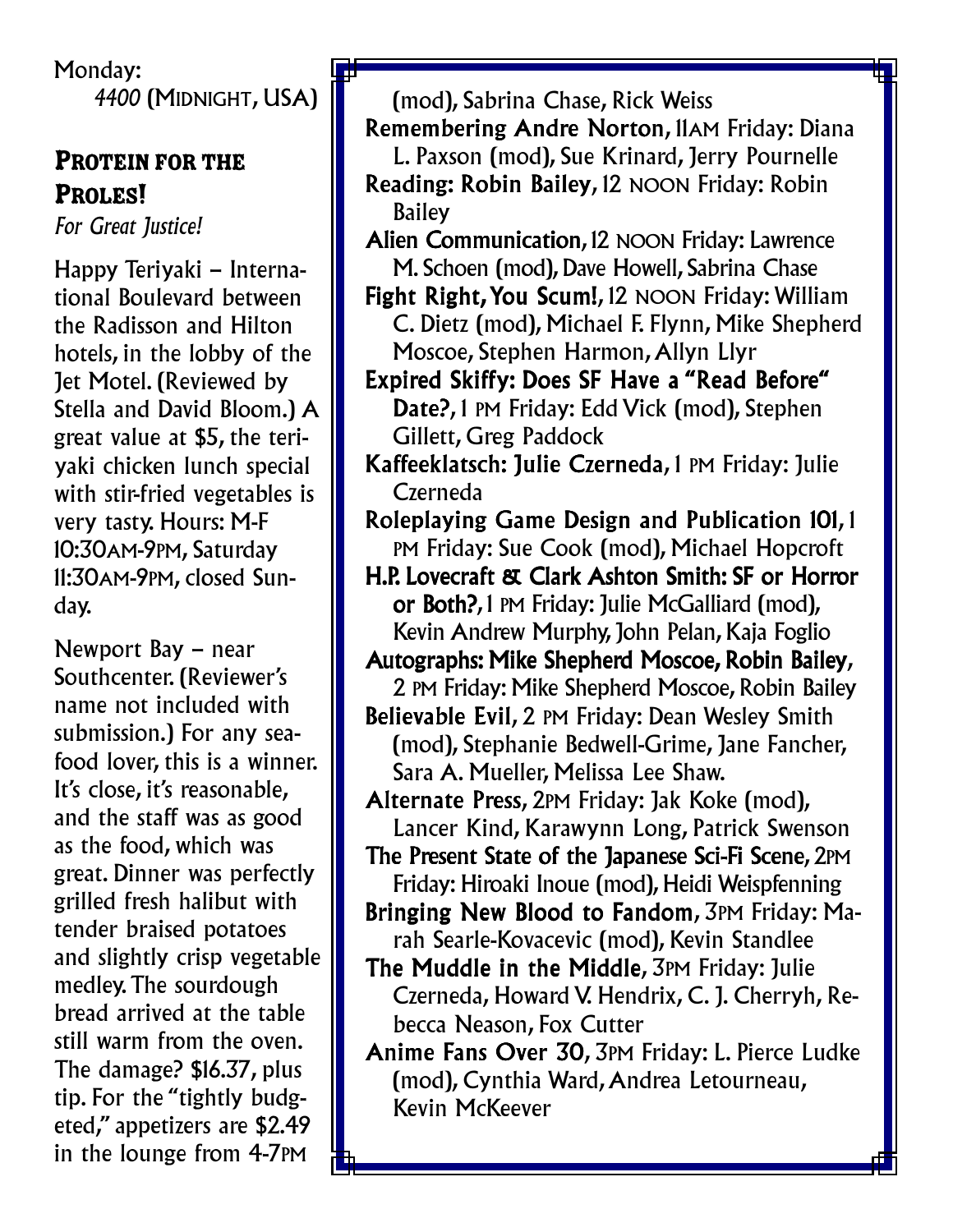and 9PM-close.Take the 176th St. exit (right) from the parking lot and follow to Southcenter, then turn left at the light. It's the first driveway on the right.

Spencer's – Hilton hotel lobby. (Reviewer's name not included with submission.) On a budget? Try Spencer's Steak House Soup. Made with vegetables and strips of sirloin, it's more a thick stew than a soup. Served with crusty sourdough bread, it's a meal by itself for only \$6.50 plus tip.

## **NASFIC SITE SELECTION**

*See Issue 1 for complete details*

The polls are now open! Members of CascadiaCon can vote on where the next North American Science Fiction Convention,

scheduled for 2007, will be held.The site selection table and ballot box are located in the foyer of the Summit Ballroom in the Hilton Hotel, near convention registration and the Art Show. Hours are:

| <b>Thursday</b> | $2PM-6PM$       |
|-----------------|-----------------|
| Friday          | <b>10AM-6PM</b> |
| Saturday        | 10AM-7PM        |

Autographs: Elizabeth Danforth, John G. Hemry, Eldon J.Thompson, 4PM Friday: Elizabeth Danforth, John G. Hemry, Eldon J.Thompson GLBT and Horror, 4PM Friday:Alexis Glynn Latner Kaffeeklatsch: Karawynn Long, 4PM Friday: Karawynn Long Classics of Science Fiction: R.U.R., 5PM Friday: John Hertz (mod), Jerry Pournelle, Kent Bloom, Janice Murray People for the Ethical Treatment of Mars – The Ethics of Terraforming, 5PM Friday: Forrest Bishop (mod), Ctein, Bruce Taylor, Greg Paddock Latest Cosmology Results, 5PM Friday: James C. Glass (mod), Patricia Shaw Matthews,Tanya Harrison, Jim Belfiore

Reading: Donna Barr, 3:30PM Friday: Donna Barr

Stranger Than Science Fiction, 7PM Friday: Amy Thomson (mod), Ted Butler, John G. Hemry

Writing About Sex in Science Fiction and Fantasy, 8PM Friday: Lynda Williams (mod), Grant C. Carrington, Jane Fancher, Kij Johnson

Alternate Marriages, 9PM Friday: Lee Martindale (mod), Louise Owen, Glenn Slate, Bethany Allen Good and Bad Robots from Science Fiction and Anime, 9PM Friday: Eric Swedin (mod), J. Steven York

#### THIS ANNOUNCEMENT PROUDLY PAID FOR BY THE POODLETARIAN PARTY OF CASCADIA

*Your National Party of Swank's Official Nominating Convention*

So hear it, all you cats and kittens, it's time to call it like it is, to separate the low from the high, the in from the out… the *skank* from the *swank*.We're looking for our can-